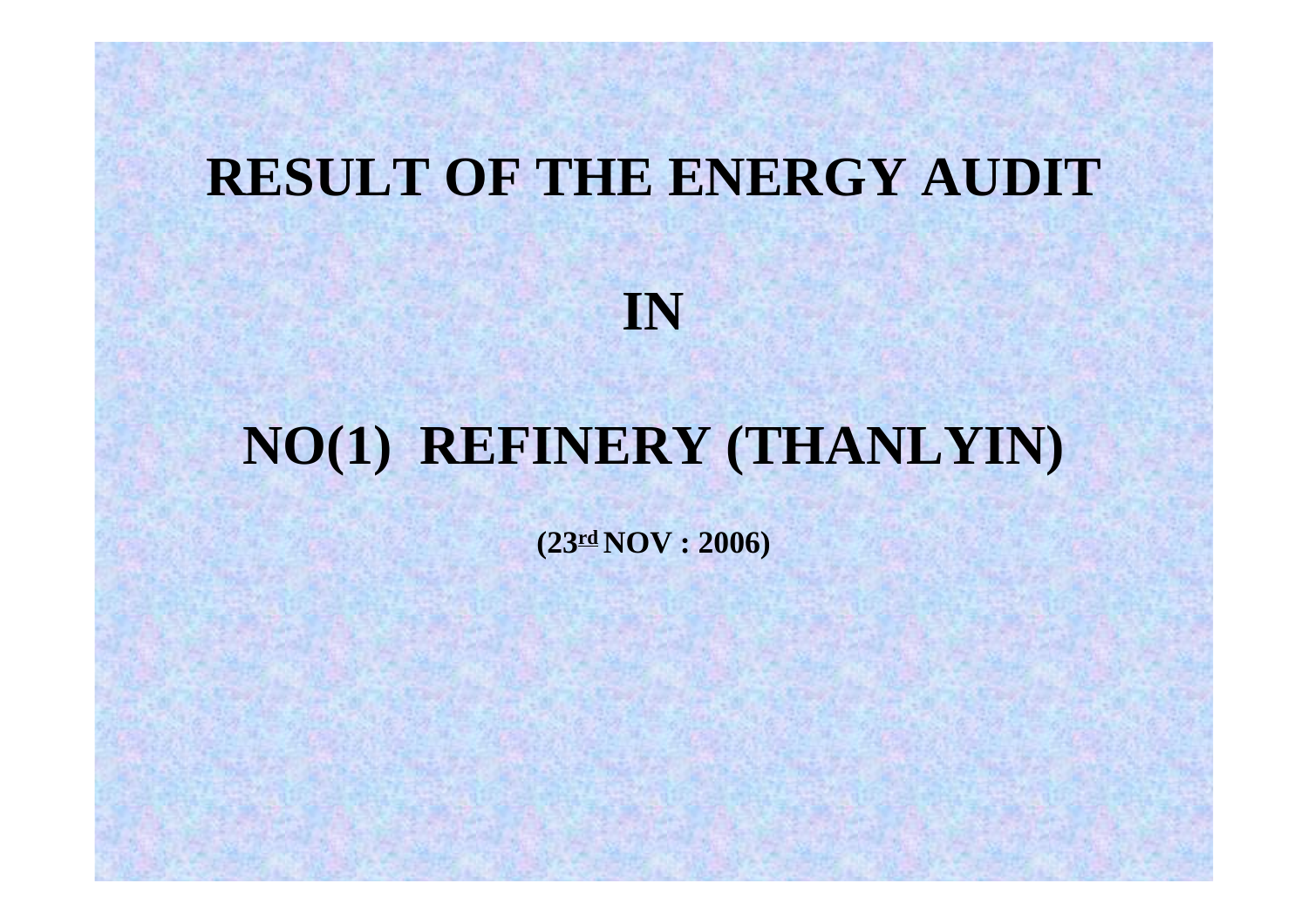# **OUTLINE OF REFINERY**

### **1. LOCATION**

- Thanlyin Refinery is situated about 14 Kilometers East of Yangon across Bago River.
- East direction of the Refinery is Thanlyin Town, South direction is Bogyoke village & Navy Training Head Quarter, West direction is Yangon River & North direction is Bago River.

#### **(2) MAIN PROCESS UNITS**

- (1) Crude Oil Distillation Unit (A)
- (2) Crude Oil Distillation Unit (B)
- (3) Crude Oil Distillation Unit (C)
- (4) Special Boiling Point Solvent Plant
- (5) Delayed Coking Unit

#### **(3) FEED STOCK IN COD UNITS**

**Originally , these units were designed for Crude but we have carried out some modifications and now using Yetagon Condensate as feed stock since 2002.**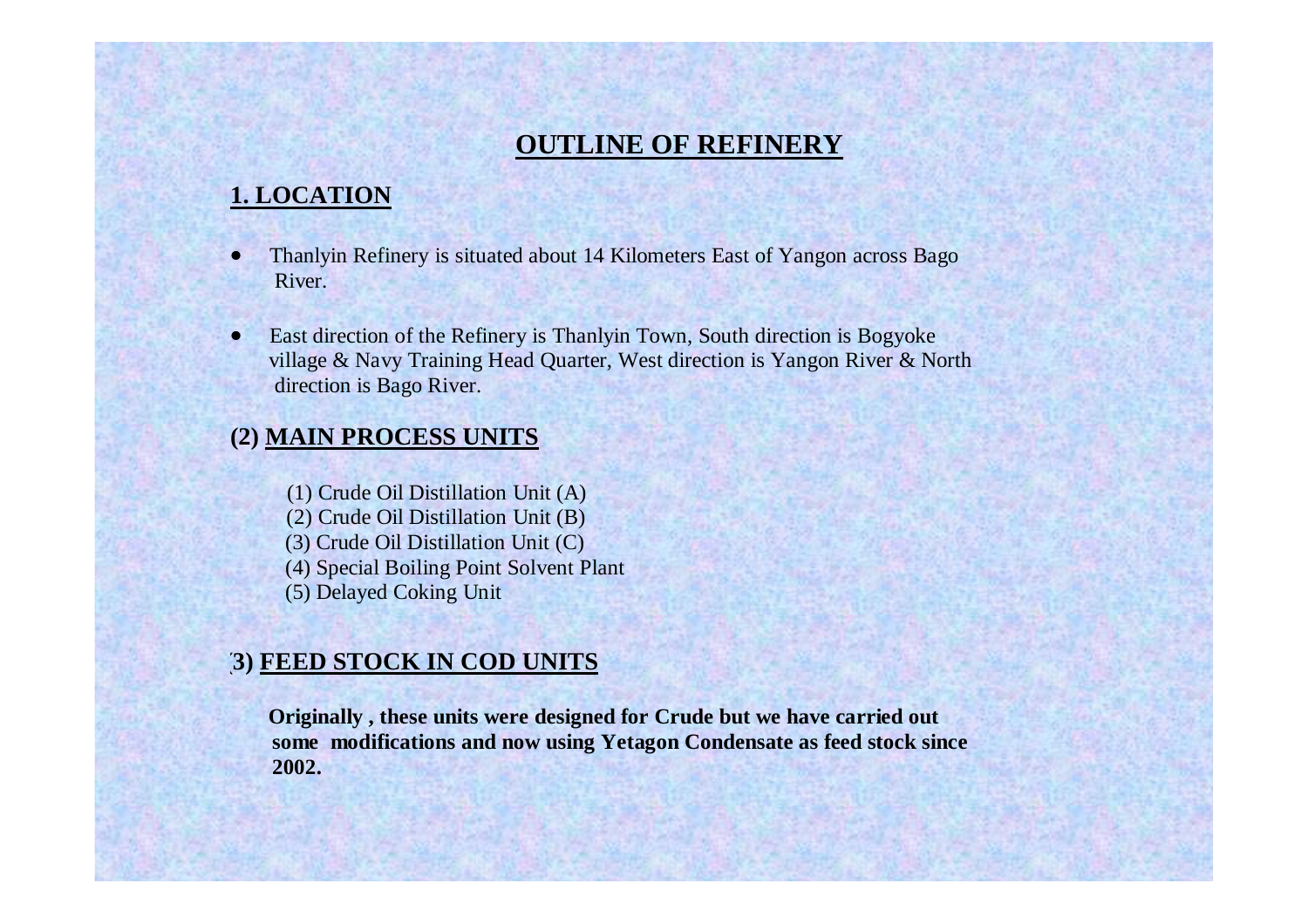# **REFINERY CONFIGURATION**

| <b>Capacity</b>    | Date of           |
|--------------------|-------------------|
| <b>Barrel /Day</b> | <b>Commission</b> |

| (1) Crude Oil Distillation Unit (A)     | 6,000  | 1957 |
|-----------------------------------------|--------|------|
| (2) Crude Oil Distillation Unit (B)     | 14,000 | 1963 |
| (3) Crude Oil Distillation Unit (C)     | 6,000  | 1980 |
| (4) Special Boiling Point Solvent Plant | 1.400  | 1972 |
| (5) Delayed Coking Unit                 | 5,200  | 1986 |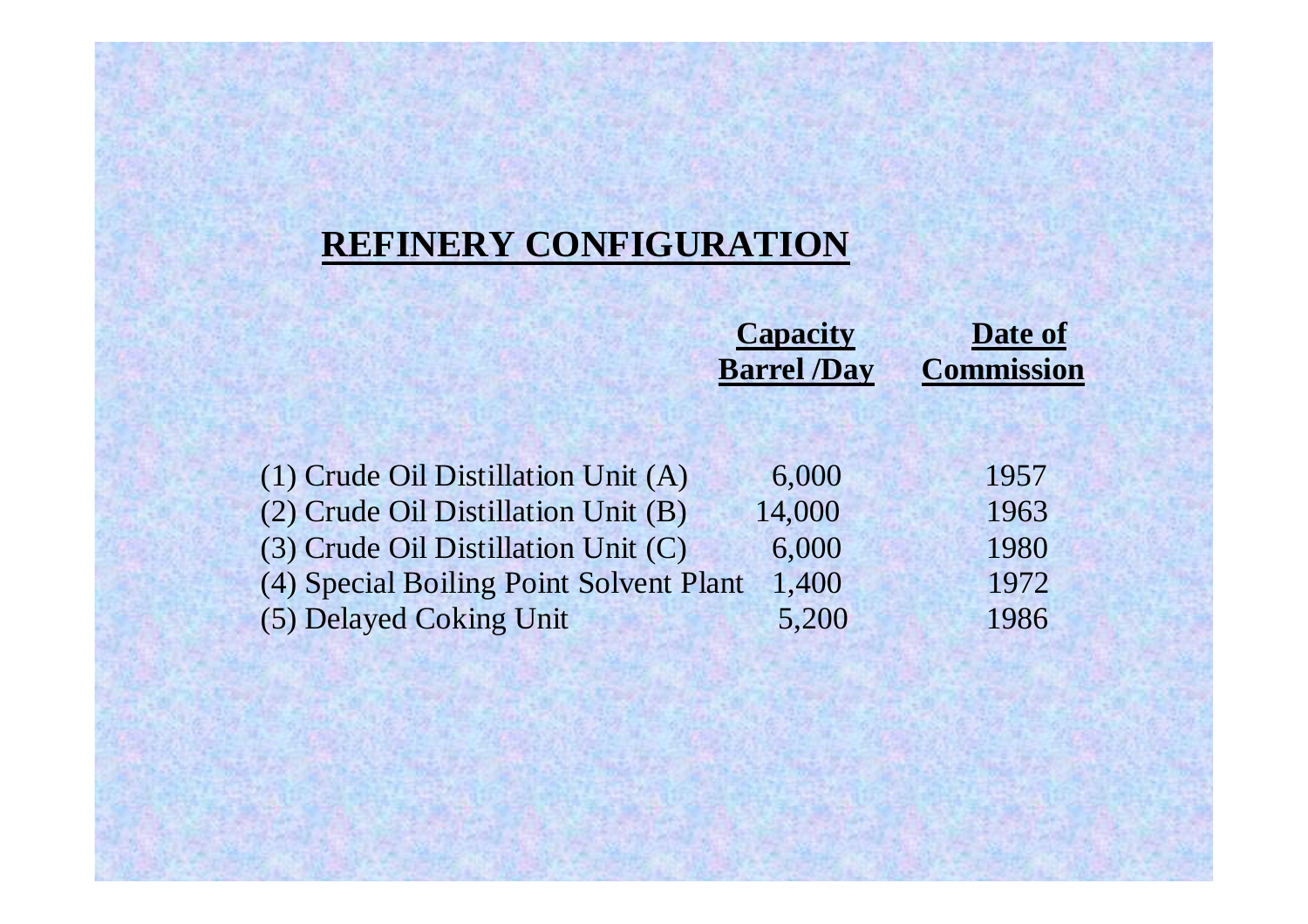# **CONDENSATE CHARGED AND PRODUCTION FOR THE YEAR 2004-2005 & 2005-2006**

 $(IG)$ 

| <b>SR.NO</b> | <b>DESCRIPTION</b>        | $2004 - 2005$ |       | 2005 - 2006  |               |
|--------------|---------------------------|---------------|-------|--------------|---------------|
| $\mathbf{I}$ | <b>Condensate Charged</b> | 106,644,732   |       | 99,850,029   |               |
| $\mathbf{I}$ | <b>PRODUCTS</b>           | <b>YIELD</b>  | $\%$  | <b>YIELD</b> | $\frac{0}{0}$ |
| 1.           | <b>LPG</b>                | 233,613       | 0.22  |              |               |
| 2.           | <b>NAPHTHA</b>            | 77,488,351    | 72.66 | 75,293,447   | 75.41         |
| 3.           | <b>ATF</b>                | 14,085,756    | 13.21 | 11,401,825   | 11.42         |
| 4.           | LK                        | 21,056        | 0.02  |              |               |
| 5.           | <b>MT</b>                 | 213,165       | 0.20  | 160,666      | 0.16          |
| 6.           | <b>MK</b>                 | 8,871,982     | 8.32  | 7,688,202    | 7.7           |
| 7.           | GO                        | 1,203,993     | 1.13  | 961,848      | 0.96          |
| 8.           | <b>TC</b>                 | 49,370        | 0.04  | 249,896      | 0.25          |
| 9.           | <b>SLOP</b>               | 20,789        | 0.02  | 36,457       | 0.04          |
|              |                           |               |       |              |               |
|              | <b>TOTAL</b>              | 102,188,075   | 95.82 | 95,792,341   | 95.94         |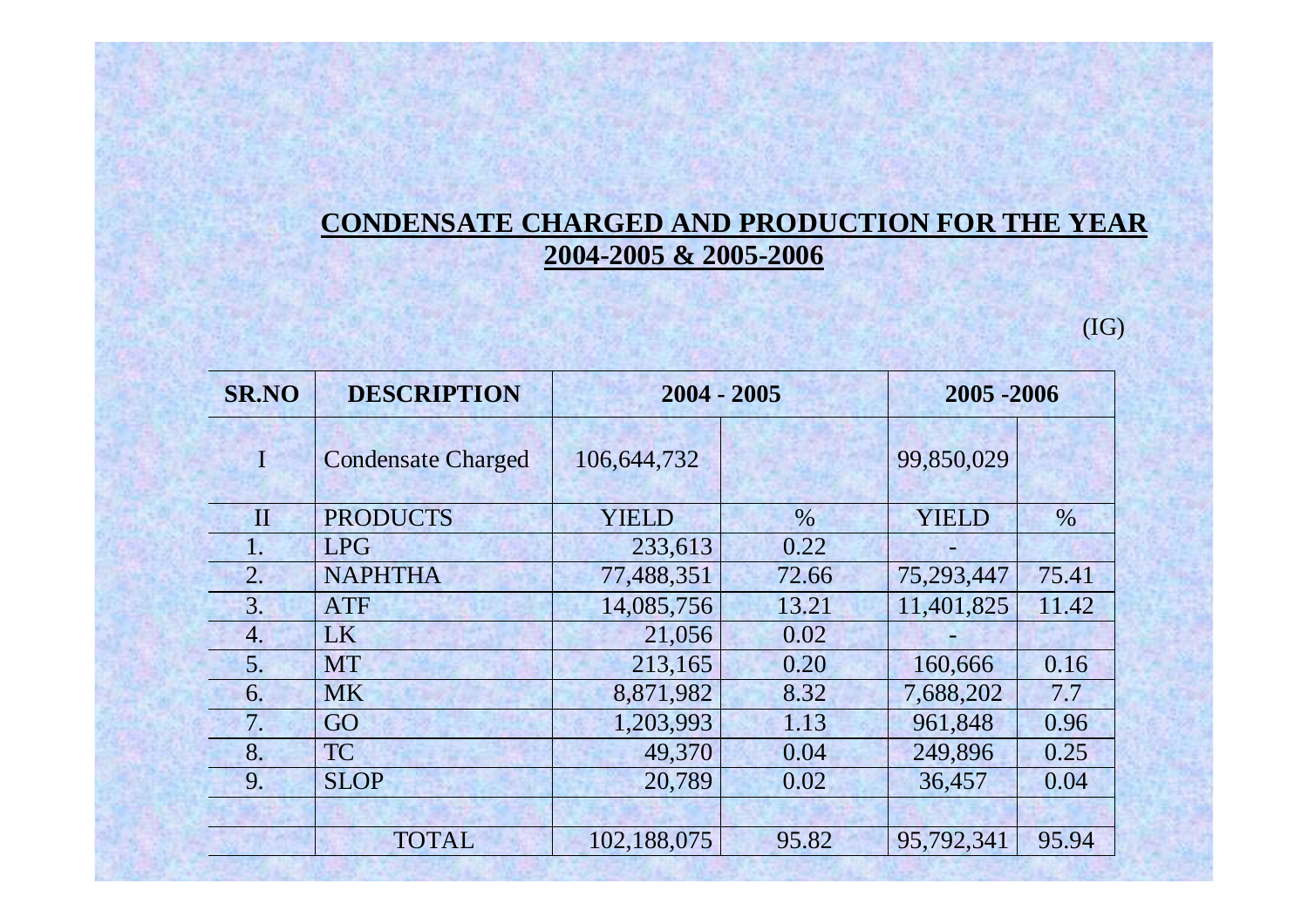#### **ENERGY CONSUMPTION VOLUME AND INDICATORS**

|                                     | $2004 - 2005$                   | $2005 - 2006$               |
|-------------------------------------|---------------------------------|-----------------------------|
| <b>PRODUCTION</b>                   | 102,188,075 IG                  | 95,792,341 IG               |
| <b>POWER PLANT</b><br>(NATURAL GAS) | 1,373.108 MSCF<br>13,437 SCF/IG | 1,414 MSCF<br>14,761 SCF/IG |
| COD "B"                             | 175.509 MSCF                    | <b>78.4 MSCF</b>            |
| COD "C"                             | 58.414 MSCF                     | <b>27.8 MSCF</b>            |
| $COD "B + C"$                       | 2.289 SCF/IG                    | 1.108 SCF/IG                |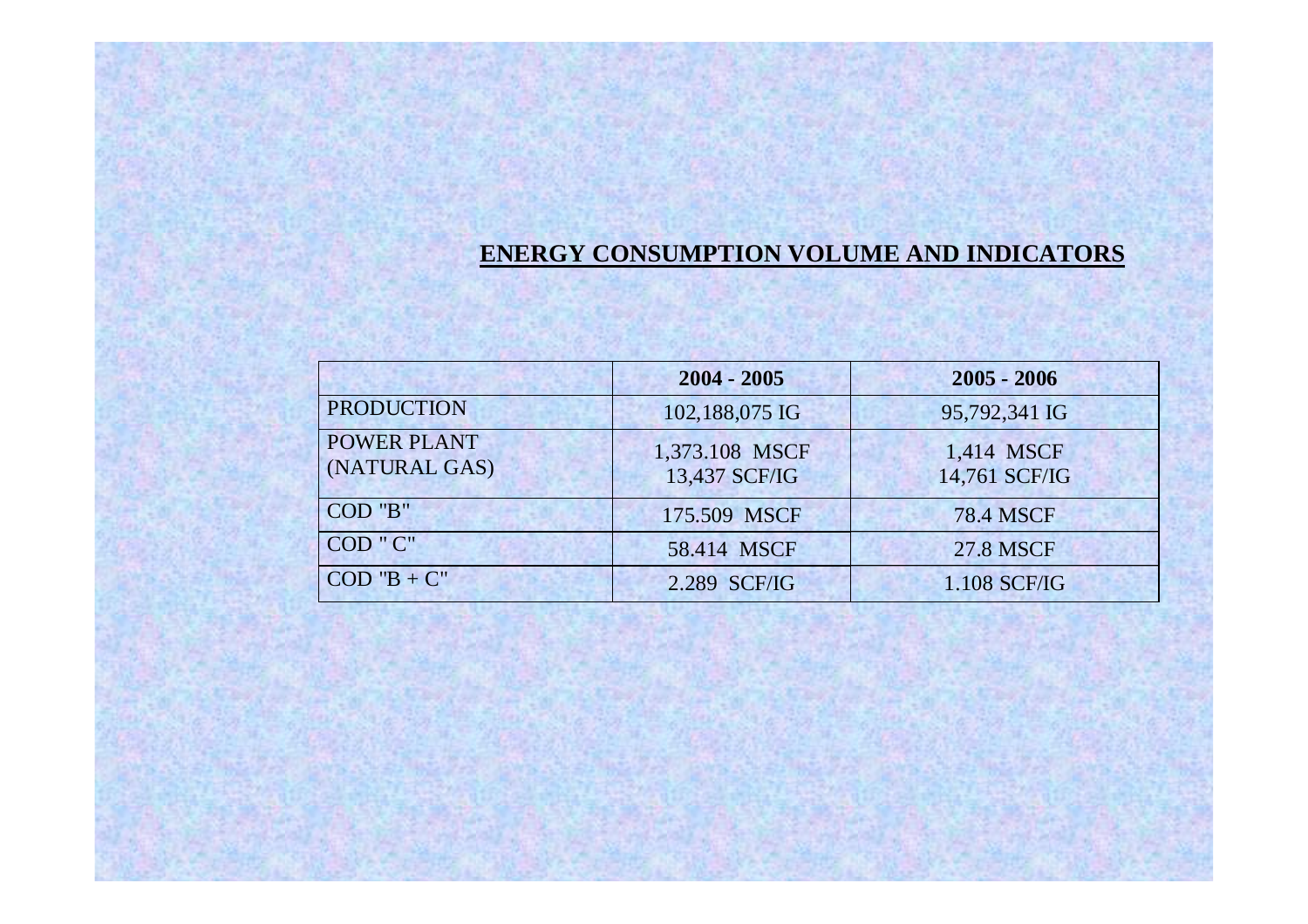# **IMPROVEMENT ITEMS (1)**

**(1) Insulation ( Reduction of heat loss from outer surface )** 

 As necessary action were carried out such as heat exchanger, towers, product pipe lines and Steam Lines.

**(2) Optimization of overall steam balance**

Steam Generation of Boiler was produced depend on plant requirement .

**(3) Reduction of excess air at fired heaters**

All fired heaters were operated under 5 % excess air.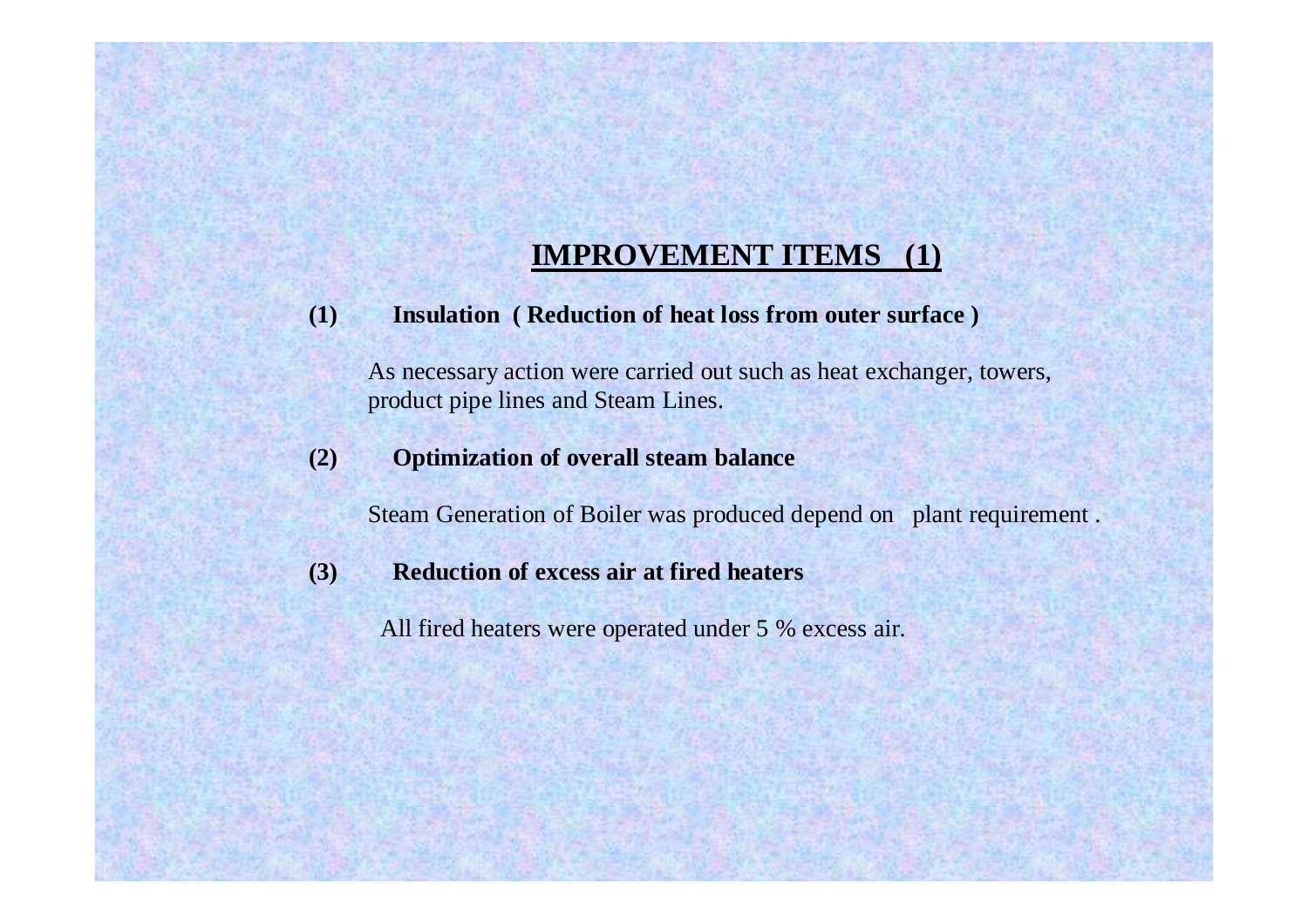# **IMPROVEMENT ITEMS (2)**

**(1) Addition or rearrangement of heat exchangers, condensers and coolers.**

Future Plan.

**(2) Maintenance and replacement of steam traps** 

As necessary

**(3) Direct hot feed from one process unit to another**

Nil.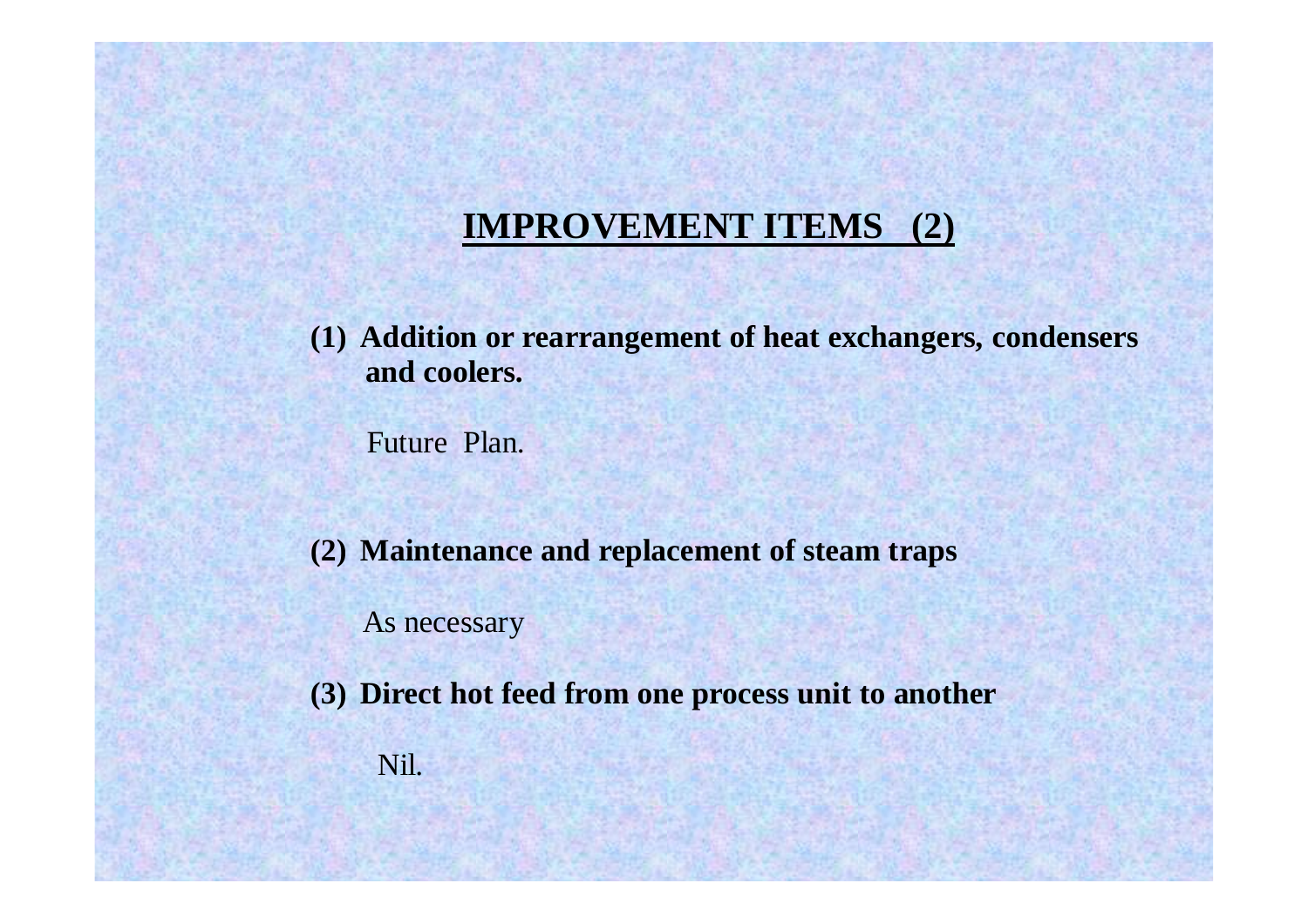# **IMPROVEMENT ITEMS (3)**

# **(ADVISED BY AUDIT TEAM)**

### 1. GOOD MAINTENANCE

- (1) Prevention of Facilities Failures / Breakdown
- (2) Control Instruments
- (3) Basic Data Collection

# 2. MEASURES FOR LOW – LOAD OPERATION Example : BFW Feed Pump & FDF for Power Boiler Measures : Any standing – idle equipment ?

# 3. ENERGY CONSERVATION ITEMS

Examples : (1) Steam Systems

- Utilization of Exaust Steam from Process
- Prevention of Leakage
- More Insulation (Valves, Flanges, etc.)
- (2) Combustion Control at Power Boiler / COD Fired Heaters.